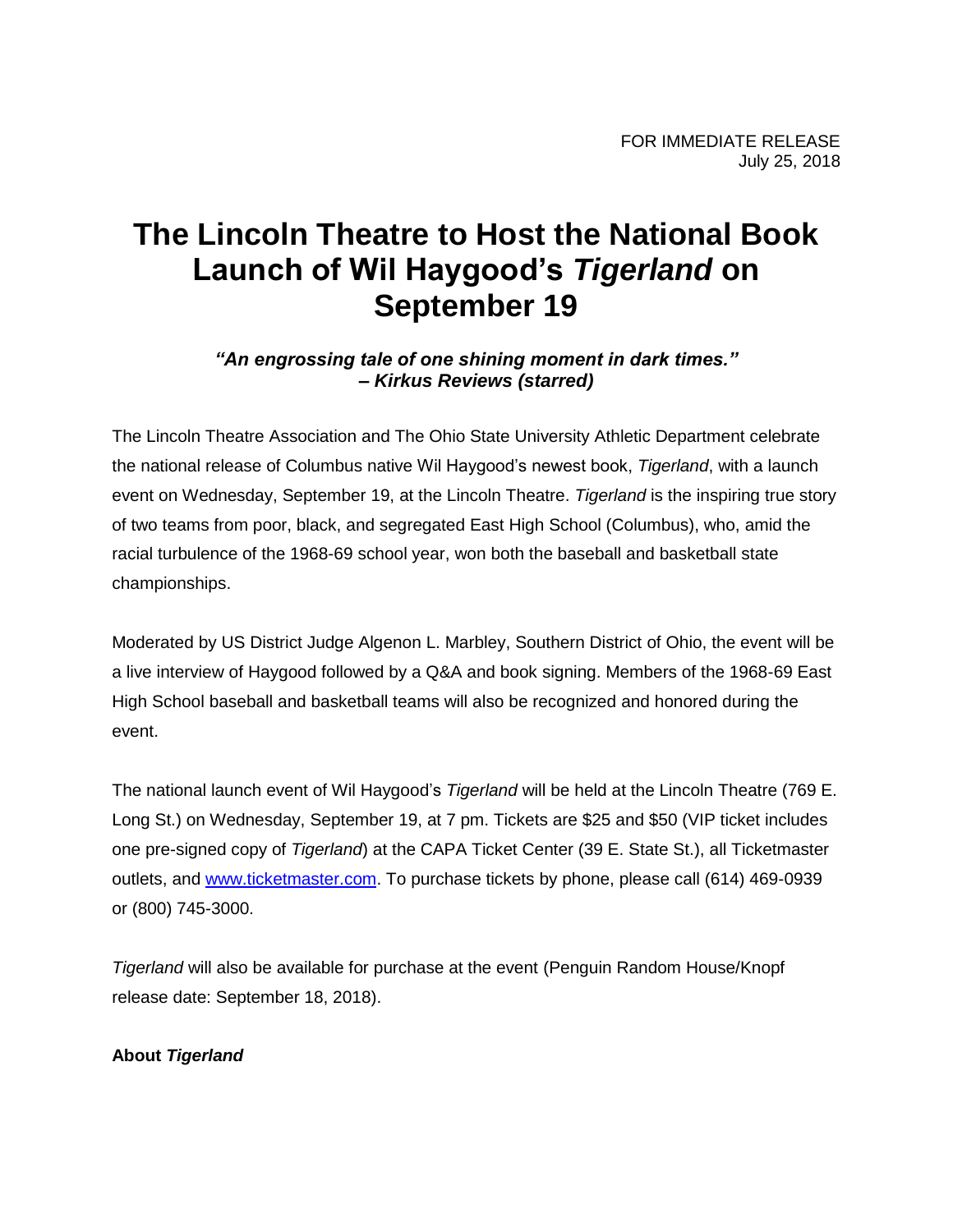1968 and 1969: Martin Luther King Jr. and Bobby Kennedy are assassinated within months of each other in 1968. Race relations are frayed like never before. Cities are aflame as demonstrations and riots proliferate. But in Columbus, Ohio, the Tigers of segregated East High School go on to win the baseball and basketball championships for the '68-'69 season, defeating bigger, richer, whiter teams across the state.

This spirited and stirring account of this improbable triumph takes us deep into the personal lives of these local heroes—Robert Wright, power forward, whose father was a murderer; Kenny Mizelle, the Tigers' second baseman, who grew up under the false impression that his father had died; Eddie "Rat" Ratleff, the star of both teams, who would play for the 1972 US Olympic basketball team. We meet Jack Gibbs, the first black principal at East High; Bob Hart, the white basketball coach, determined to fight against the injustices he saw inflicting his team; the hometown fans who followed the Tigers to stadiums across the state.

All this in the context of the racially charged, late 1960s. The result is both an inspiring sports story, and a singularly illuminating social history.

## **About Wil Haygood**

A Columbus native and former King-Lincoln District resident, Wil Haygood is currently a visiting distinguished professor in the department of media, journalism, and film at his alma mater, Miami University (Ohio). For nearly three decades, he was a journalist, serving as a national and foreign correspondent at *The Boston Globe*, where he was a Pulitzer Prize finalist, and then *The Washington Post*.

Haygood is the author of seven prior books:

- *Two on the River* (1986)
- *The King of Cats: The Life and Times of* Adam Clayton Powell, Jr. (1993)
- *The Haygoods of Columbus* (1997)
- *In Black and White: The Life of* Sammy Davis Jr. (2003)
- *Sweet Thunder: The Life and Times of* Sugar Ray Robinson (2009)
- *The Butler: A Witness to History* (2013)
- *Showdown: Thurgood Marshall and the Supreme Court Nomination That Changed America* (2015)